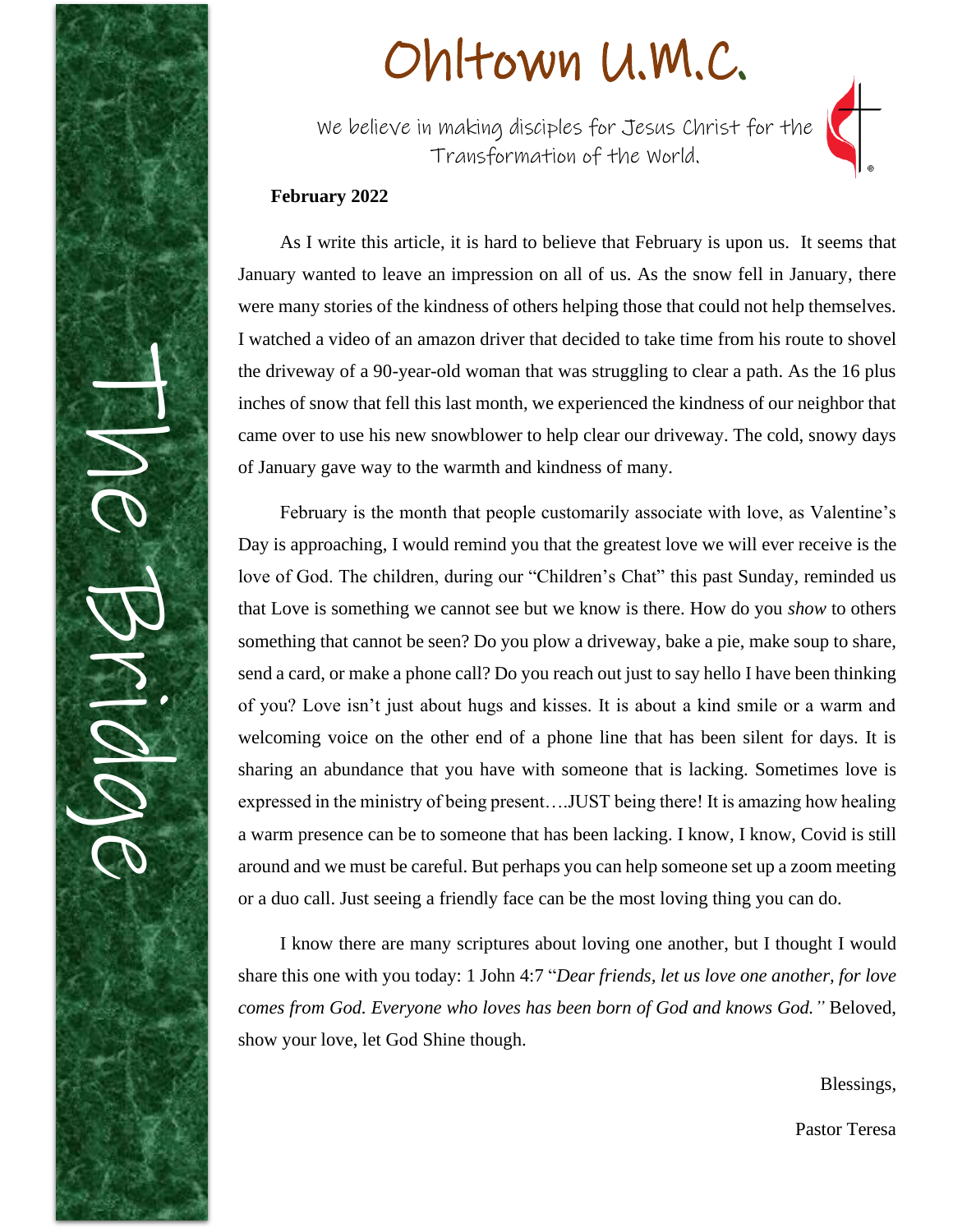

**The snow fell** fast and hard, but the Trustees were able to keep ahead of it and allowed our parking lot to be cleared so that we could gather for worship. Thank you, Jeff McCracken, Connor Keller and Dayle Hornberger for

helping to keep us safe.



**Dear Ohltown Family:** Thank you so much for the overwhelming Christmas gift! Your generosity is astounding and the timing was perfect to treat my little ladies on Christmas morning. Thank You! Beverly

**To our wonderful church family:** We would like to thank "anonymous" for the generous gifts we received. They came when they were truly needed. Harold would like to thank you for all the cards and phone calls he received during his hospitalization. They brightened his day. Thank you for all of your prayers and concerns. They were appreciated very much. God Bless all of you. Harold & Sheryl Baringer

**Thanks to all** who helped with last month's Chili Sale. It was another huge success!! The last Chili Sale for the season is Saturday, February 12. Let's make it another good one! Deliver your chili to the church on Thursday, February 10 (9AM-1PM); Packing the chili on Friday, February 11; and the Chili Sale on Saturday, February 12 (10AM – Noon or until sold out). If you can help with any part of the sale, please contact Kevin Hood.

# Wednesday, February 2<sup>nd</sup>



Which will it be??

**SPRC -- A meeting** is scheduled for Sunday, February 13 following the worship service.

**The church office** will be closed on Monday, February 21 in observance of President's Day.

**The Community Food Pantry** is in need of the following items to restock their shelves: canned tuna and/or chicken; cans or jars of fruit; spaghetti sauce; and boxes of cereal. The Backpack Program is in need of individual fruit cups and jello cups.

## **Upcoming Events**

## **Bible Study**

**Beginning on March 1** and running through April 5, Bible Study will be on Tuesday's from 11:00 AM – Noon. We will study "The Easter Experience" *by Thomas Nelson*. During the Easter Experience, we will feel…meet…and enter the last few hours of Jesus' natural life, as well as the first few hours of His resurrected life. Come join us for this experience. *(The cost of the book is \$6.50.)*

#### **Ash Wednesday**

**Ash Wednesday is** on Wednesday March 2, 2022. The church will be open from 7:00 AM until Noon for the imposition of ashes and communion. There will be sheets available to assist with self-guided prayer, reading, and reflection. When you are ready to receive ashes and communion you will come to the altar and Pastor Teresa will give them to you.



# **Job Well Done!!**

*Congratulations to Willow Keller on making the Dean's List!!*

*Congratulations to Sandi Rich on graduating and completing her student teaching!!*

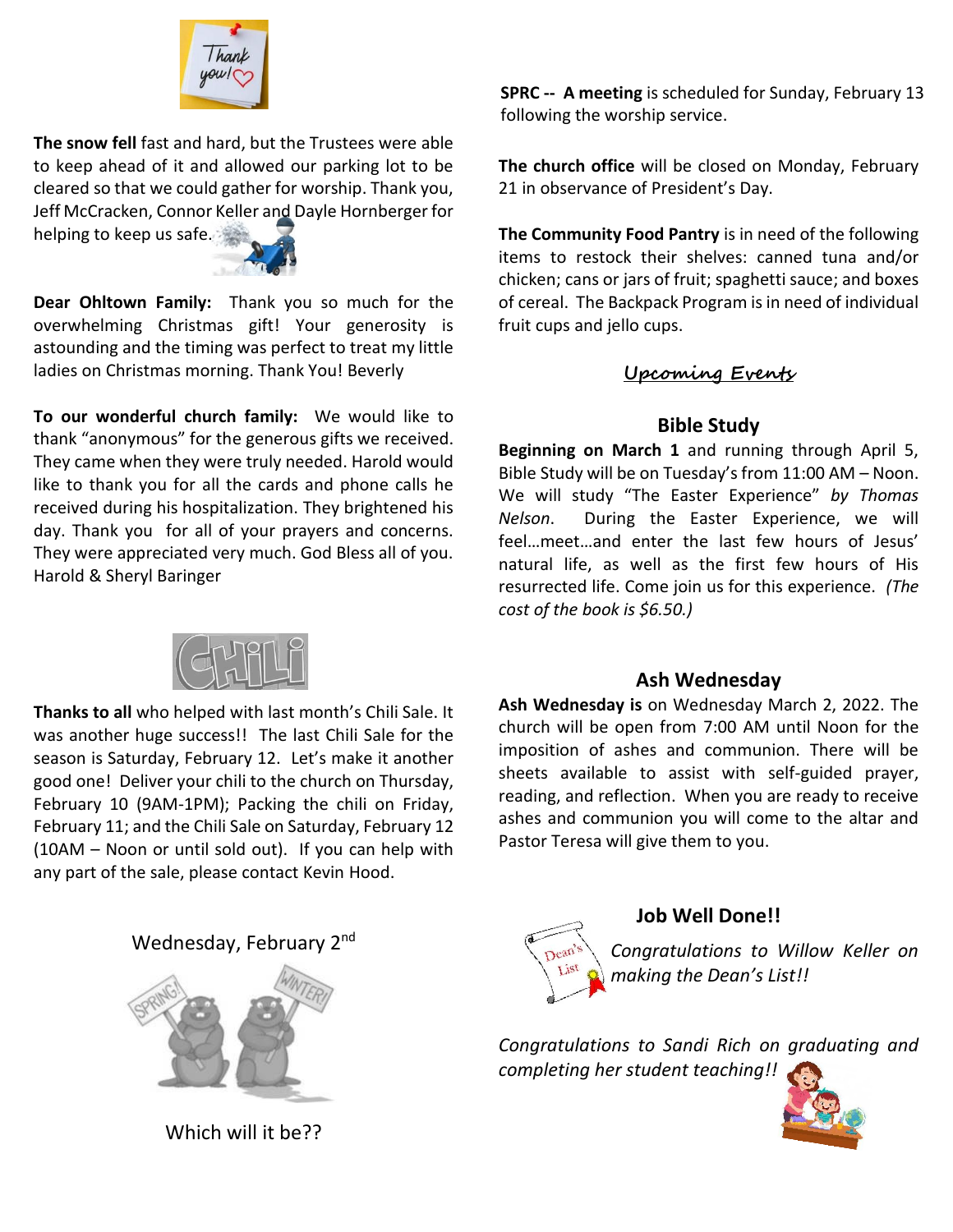# **FEBRUARY 2022**

| Sunday                                                                              | <b>Monday</b>                          | Tuesday                                    | Wednesday                                                               | Thursday                                                  | <b>Friday</b>                                                                           | Saturday                                                |
|-------------------------------------------------------------------------------------|----------------------------------------|--------------------------------------------|-------------------------------------------------------------------------|-----------------------------------------------------------|-----------------------------------------------------------------------------------------|---------------------------------------------------------|
| 30                                                                                  | 31                                     | $\mathbf{1}$                               | $\overline{2}$<br>Quilters 10 - 2<br>VOHOG                              | $\overline{\mathbf{3}}$                                   | 4                                                                                       | 5                                                       |
| 6<br><b>Worship Service</b><br>9:30 AM<br>Communnion                                | $\overline{\mathbf{z}}$                | 8                                          | 9<br>Quilters 10 - 2                                                    | 10<br><b>Deliver Chili to</b><br>Church (9A-1P)           | 11<br><b>Quart Chili</b><br>6:00 PM                                                     | 12<br><b>Chili Sale</b><br>10 AM - Noon                 |
| 13<br><b>Worship Service</b><br>9:30 AM<br><b>SPRC meeting</b><br>following worship | 14<br>HAPPY.                           | 15                                         | 16<br>Quilters 10 - 2                                                   | 17                                                        | 18                                                                                      | 19                                                      |
| 20<br><b>Worship Service</b><br>9:30 AM<br><b>Message by</b><br><b>Rev. Krueger</b> | 21<br><b>Office is Closed</b><br>ents' | 22                                         | 23<br>Quilters 10 - 2                                                   | 24                                                        | 25                                                                                      | 26                                                      |
| 27<br><b>Worship Service</b><br>9:30 AM                                             | 28                                     | $\mathbf{1}$<br>Bible Study 11 AM<br>marqn | $\overline{2}$<br>Ash Wednesday<br><b>Open Sanctuary</b><br>7 AM - Noon | 3                                                         | 4                                                                                       | 5                                                       |
|                                                                                     |                                        |                                            |                                                                         | Date<br>Jan. 2<br>Jan. 9<br>Jan. 16<br>Jan. 23<br>Jan. 30 | <b>Online Views</b><br>Attendance<br>44<br>79<br>36<br>46<br>57<br>81<br>34<br>45<br>69 | Gifts<br>\$2145<br>\$2110<br>\$1475<br>\$1680<br>\$1150 |